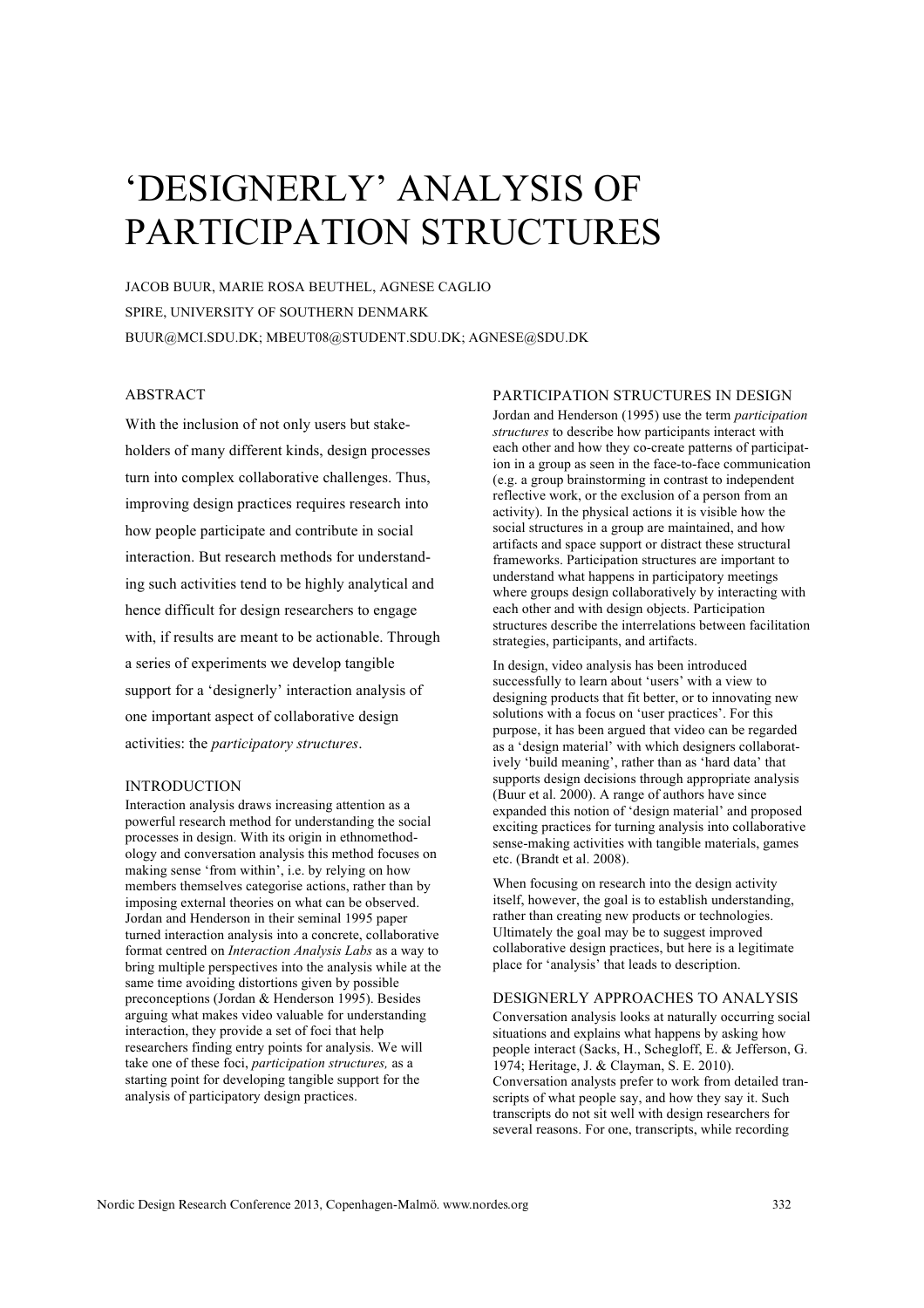well how people talk, are very difficult to expand to the broader interaction patterns so typical for collaborative design: the handling of objects, the pointing, gesturing, moving in space. For two, the analysis activity itself tends to turn into an abstract, cognitive effort when working from transcripts and video observation – with little room for physical manipulatory skills, handling of objects etc.

In this paper we present our experiments of bringing the 'design material thinking' into interaction analysis and providing supportive tangible techniques that help researchers set a focus for their analysis and employ their bodily skills to complete it. We aim to establish a 'designerly' practice of interaction analysis. By a 'designerly' approach we understand an alternative to both the analytical, objective means of natural science, and the subjective, imaginative ones of the human sciences (Cross 1982). 'Designerly' processes involve reflective investigation, hypotheses formulation, and a focus on the details of specific, contextualized situations rather than abstract, universal theories (Stolterman 2008). Designers utilise tools that do not rely on verbal formulation: sketches, models, and objects. They help bringing knowledge that is less language-based into play, and facilitating exploration of diverse perspectives and patterns of relationships. In relation to this, Cross (ibid.) refers to objects as supportive of human reasoning and cognition, both as containers of knowledge, tools for thinking and for communicating.

We suggest that a 'designerly approach' can be of help in approaching the analysis of design process video for two reasons. Firstly, an analysis supported by materials engages our bodily skills in reconstructing the situation under study and empathizing with the participants, thus bridging the gap between a highly embodied, physical activity such as collaborative design, and a verbal one such as interaction analysis. Secondly, transforming an exclusively analytical activity into a dialogue with the data (Schön 1983) provides a starting point for finding key elements and patterns of interaction for later, more detailed analysis. Again, objects play a role here providing a frame through which, coherently with Jordan and Henderson's idea of 'foci' of interaction, we can find 'entry points' to approach our data. Expanding a predominantly verbal analysis with tools that help focus on the material, physical, and tacit interactions typical for collaborative design, could support our thinking and reasoning during the analysis.

#### OBJECTS AS RESOURCES

Lucy Suchman (1987, 2000) introduced the notion that the interaction with objects and their surroundings defines the activities of people. The influence of objects on people's actions has been recognized as valuable in workshops in which tangible material is used and has an impact of the outcomes. Interaction analysts studied how objects are referred to during discussion and idea generation (Fasulo and Monzoni 2009), and documented how they act as drivers for creative processes and



Figure 1. Three researchers analyse video recordings from the Value Chain project using wooden figurines and role cards in an Interaction Analysis Lab session.

innovation (Nevile 2011). In participatory design, it is a common objective to establish a shared workspace, in which all participants have an equal chance to participate and collaboratively find opportunities to explore: the use of material supports this issue by offering an accessible platform on which everyone can participate – even silently (Heinemann et al. 2011).

Physical things stimulate hand and body movements (Hornecker 2005), the thinking and communication process of participants and more generally the entire creativity flow of a group (Giaccardi & Candy 2009; Harrison & Minneman 1996). When talking about things collaboratively, participants tend to connect thoughts and develop complex concepts around them (Hindmarsh and Heath, 2000), support group dynamics and help to 'coordinate' innovative workshops (Luck 2007). Especially because objects can carry information (Ishii & Ullmer 1997) and people create this meaning collaboratively, objects can act as information sources for discussions. Such objects can be of different sizes and can have different features depending on the purpose of the activity. Tangible objects tend to 'address human perceptual-motor skills" (Djajadiningrat et al. 2004) and consequently trigger workshop participants to include them into their thoughts and discussions in different ways. The features of the objects influence how participants use and involve the objects (Atelier 2011). It seems as if objects "talk to us" (Hunt et al. 2011) in a way and engage us in the process. The objects we are talking about here can be seen as 'things', 'materials', 'artifacts', 'tangibles' (Heinemann et al. 2011), 'material objects' (Luck 2007), or 'intermediary objects', that carry information given by the participants and advance the process (Boujut and Blanco 2003). 'Boundary objects' (Star and Griesmer 1989) help participants from different backgrounds share knowledge and thus activate thoughts concerning different attitudes and perceptions towards an object. This provokes and promotes the innovation process (Luck 2007). Recently, an interesting perspective has been offered by Eriksen (2012). He demonstrated how 'non-human' materials can act and participate in ways similar to humans in co-design events. Objects do so not just by being present in processes of negotiation and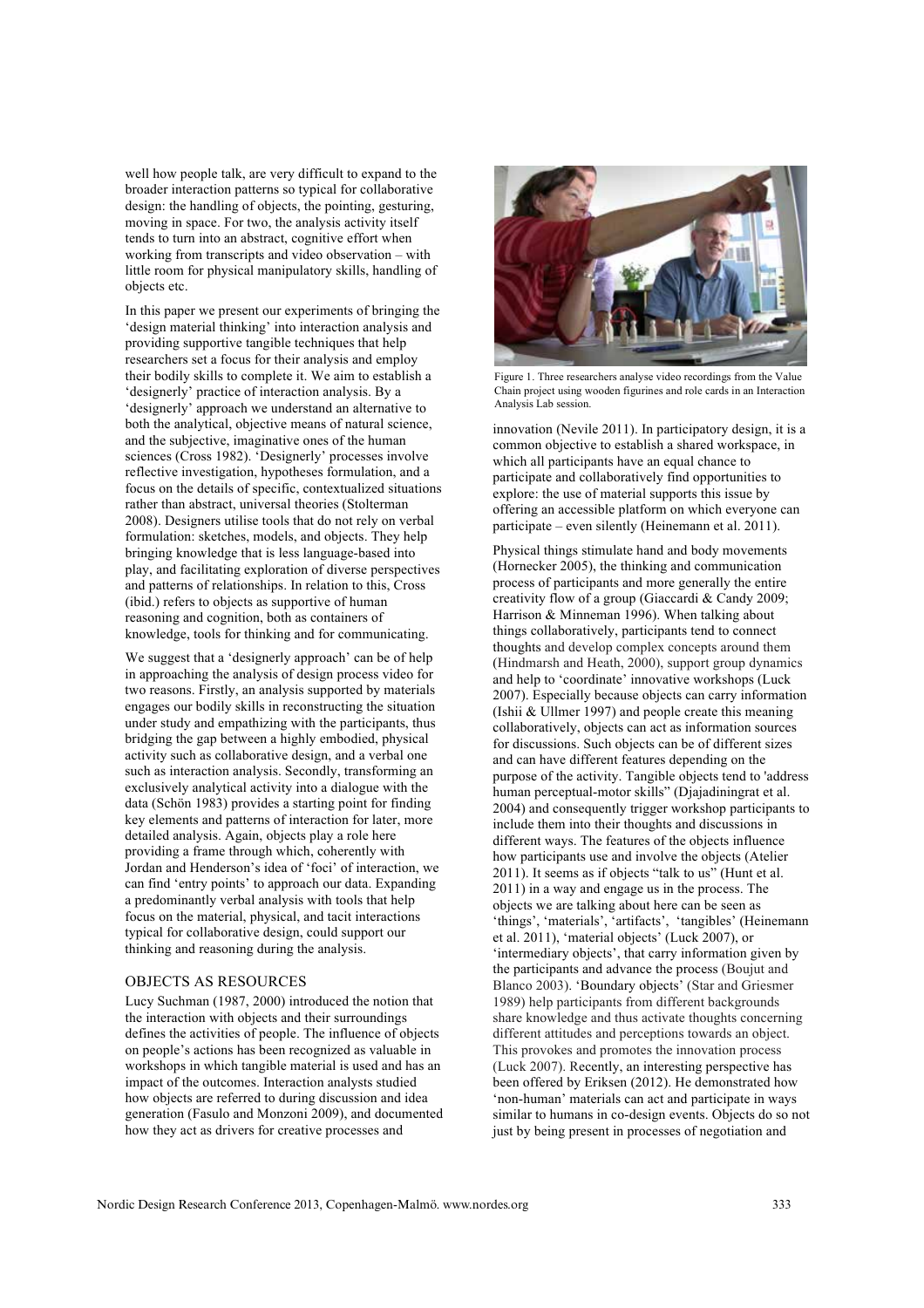

Figure 2. Project participants discuss future plans at the end of a design workshop in the Value Chain project. Left to right: R&D director, company employees 1 and 2, consultant, project manager, company employee 3, marketing director, technology consultant, assistant, user innovation expert 2 (user innovation expert 1 is behind camera).

meaning making, but also by acting as 'mediators' and encouraging actions of different kinds. Drawing on Latour, Eriksen further explores this idea of participating 'mediating' materials as 'delegates' fulfilling various roles. An interesting set is what she defines as the *Content Material* that, whether or not designed, can for example act as *delegated playmates* "participating in exploring, framing and reframing the topic/issues/problems in the specific situation." (p. 213). To use physical material for video analysis has previously been explored in the 'Video Card Game' (Buur & Soendergaard, 2000) that employed cardboard cards as representations of video clips to allow participants to physically cluster groups of similar video clips on a table top.

# RESEARCH APPROACH

This paper is based on experiments with tangible objects in interaction analysis lab sessions with design researchers. In particular we will report on a simple set of tools that help researchers focus on the *participation structures* when analysing collaborative design sessions. We have run about 10 lab sessions with these tools, each of those have been video taped for interaction analysis, Figure 1. So, a slightly incestuous method of interaction analysis of video recordings of researchers, who do interaction analysis of video recordings of real life design…

We focus our analysis both on how participants interact with the objects, and on what happens before and after interactions. The passive movements and positioning of the objects play also a major role in the analysis, how participants use them in conversation and what kind of emotions, gestures and other actions they release. All in all it is an emic approach that focuses on the participants' "actions produced in interaction" (Luck, 2007) to find out how the objects are being used and treated in such situations. We have selected two instances of interaction analysis labs that help expand how these tangible tools work. The video data that the researchers analysed in the interaction analysis labs were recordings of design workshops in a project titled 'User-Driven Innovation in Value Chains' (in short the

Value Chain project). It was a 2-year project with the goal of strengthening innovation in an entire company value chain through the involvement of users. Value chain here understood as a string of companies that trade with each other to produce customer value. The partners were the Danish ventilation systems manufacturer Novenco (500 employees), several of its suppliers (of electronic controls, motors), and customers (building contractors). The responsibility of SPIRE colleagues in the project was to study and involve users, and to organize participatory workshops between the partners. Novenco's main product is a ventilation unit that combines ventilator, filters, heat exchanger, and electronic control in one enclosure. Ventilation units are sold via building constructors to be installed in plants, schools, office buildings etc. The project was organised as a Participatory Innovation effort (Buur & Matthews 2008) with emphasis on participation of not just users but stakeholders in a broad sense and with a focus on the business side of innovation.

Our analysis 'tools' devised to help the researchers focus on the roles people take and how they participate when analysing video from the project workshops are very simple: We offer a non-descript wooden figurine for each person visible in the video segment, and a 'role card' that inspires the researchers to name and briefly describe the roles and participation patterns they observe. We ask the researchers to pick a person each and concentrate on what they are doing, while moving around the figurine to mirror how the person acts on the video screen, Figure 1.

# DATA 1: WORKSHOP PLANNING

In the first instance, we analysed planning discussions across a range of design workshops. Planning often comes on the agenda towards the end of design workshops, when all the 'exciting' activities with user material, design scenarios, mock-ups etc. are over. Participants sit back, reflect on the outcome of the day and make arrangements for what to do next and when to meet again. In the Value Chain project, the segment we focus on here happened at the end of the third project workshop, organised in a large company meeting hall.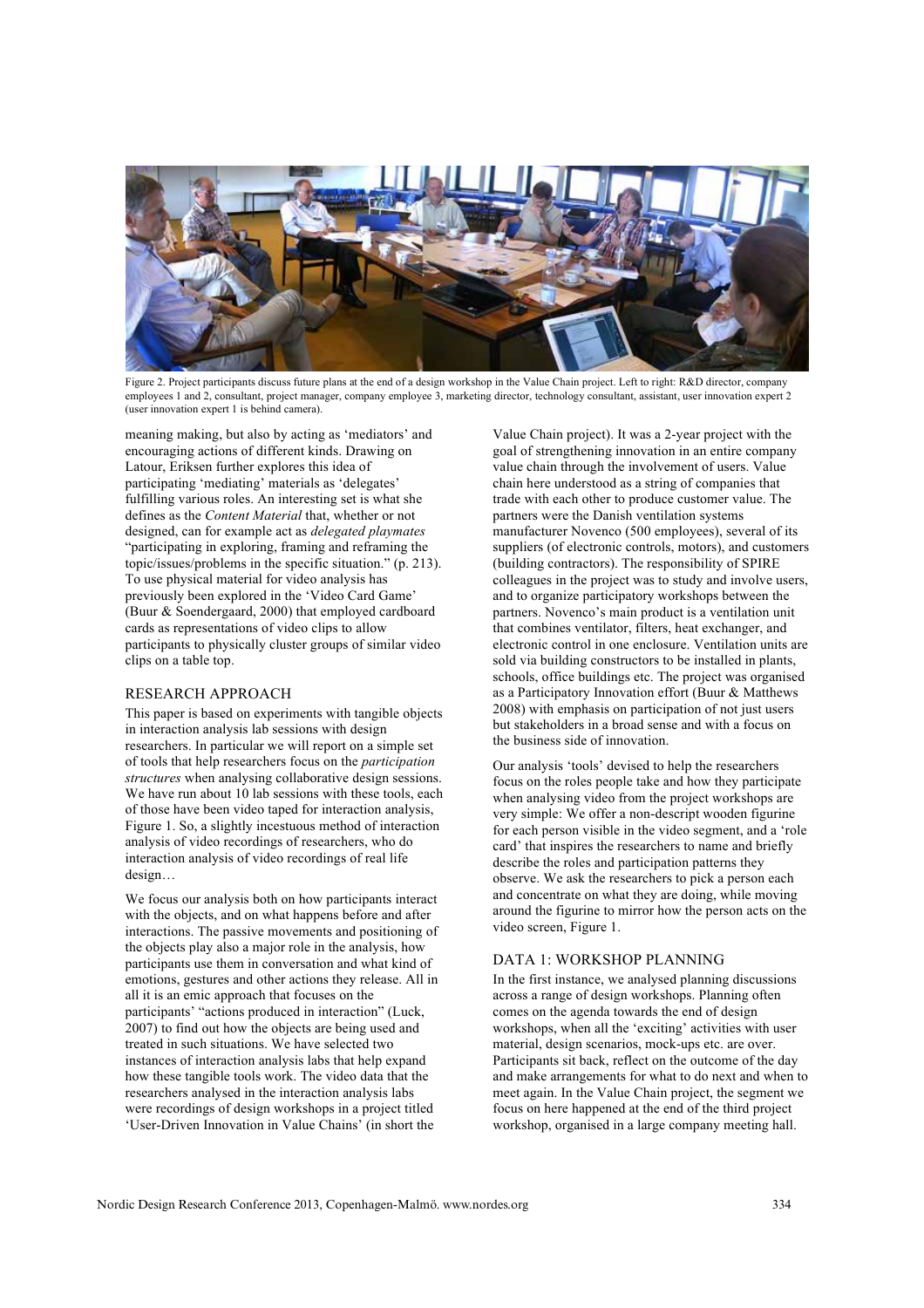The participants – five company representatives, two consultants (of which one is the project manager), a technology consultant, an assistant, and two user innovation experts (from now on called 'participants') – have gone through a programme of watching user studies videos, working with 'issue cards', brainstorming opportunities, and discussing which of them to prioritize. Now the project manager takes the floor after the user innovation specialists and opens the discussion about what to do next, Figure 2.

## INTERACTION ANALYSIS LAB 1

The group of six researchers in the Interaction Analysis Lab session  $-2$  years after the event – combine different disciplines: Interaction design, interaction analysis, management (from now called 'researchers' R1, R2 etc.). We have chosen two 15 min video segments, one from this project, one from another, and act as facilitators (F1, F2). The researchers split two group, who each work with one case, then switch videos. At the end the researchers present to one another what they have seen. The facilitators have placed wooden figurines on the table in front of each video screen in a configuration roughly similar to the way participants are seated in the video. When watching the video clip, the researchers are encouraged to fill in a 'role card' for each person they observe, describing their character and way of interacting with the group.

#### FACILITATING CAMERA

In the Value Chain video group, the researchers fill in the cards, then suddenly realize that there is one figurine too many. After a bit of discussion they realize this must be the cameraman. As they start focusing on this role, they observe that the camera plays a much more active role than at first noted. The person behind the camera is actively both attending the workshop and apparently directing some of the discussion. They replace the figurine with a larger one, probably because they identify with this particular role: The cameraman is also the facilitator, the design colleague, who does the kind of things 'we' do: studying users and organizing workshops in the project. Every now and then he asks questions to all participants and also turns the camera to the person who speaks or a person he challenges to answer or comment. Traditionally, camera recorders take a passive role and do not participate actively in discussions whereas this one even leads the conversation by turning the camera onto the next person to speak. It seems as if the camera has a role by itself and joins the conversation as it turns its 'eye' back and forth in the group like a participant and more specifically like a facilitator. This is what Blauhut & Buur (2009) called *'The Engaging Camera'*. Like every other participant, the cameraman shows his attention by looking directly at the current speaker, but as this is also where he points the lens, everyone in the circle will know that his 'attention' means they are now recorded on video.



Figure 3. A researcher swops a small figurine for a bigger one to indicate the special status of the cameraman/ facilitator.

As they discuss, one of the researchers grabs the 'cameraman figurine' and swops it with a bigger one, indicating that this role is more dominant than others, Figure 3:

*R1: "What about this big one?"* (touching the only big object on the table)

R2 takes it and places it on the other end of the table;

- *R1: "The cameraman?"*
- *R2: "Ya."*

The different sizes of objects on the table help the researchers to think about structural hierarchies.

Later, when the other researcher team comes to work with the same video sequence, they have problems identifying which figurine represents whom in the video. After some discussion of who is who, they ask the facilitators for help:

- *R1: "This represents this one, right? It's a direct representation, right?"*
- *F1: "Yes, it is a direct representation, but I am not sure if this is the camera? So, one, two…"* (counting from the biggest figurine while pointing).
- *F2: "This is the camera position*. (touching the biggest object) *and this is him*. (video-object connection)*"*
- *R1: "Okay. Yeah."*
- *R2: "Ya."*

The facilitators refer first to the biggest object to show its role in the video. The big figurine is easy to connect to the video as the previous researcher team placed it right in front of the screen to provide the same viewpoint as the video watcher. So, with the help of the simple figurines, the researchers have established the *facilitating camera* as on participation structure in collaborative workshops. The figurines become reference objects to present analysts' points of view and to explain the dynamics observed in the video.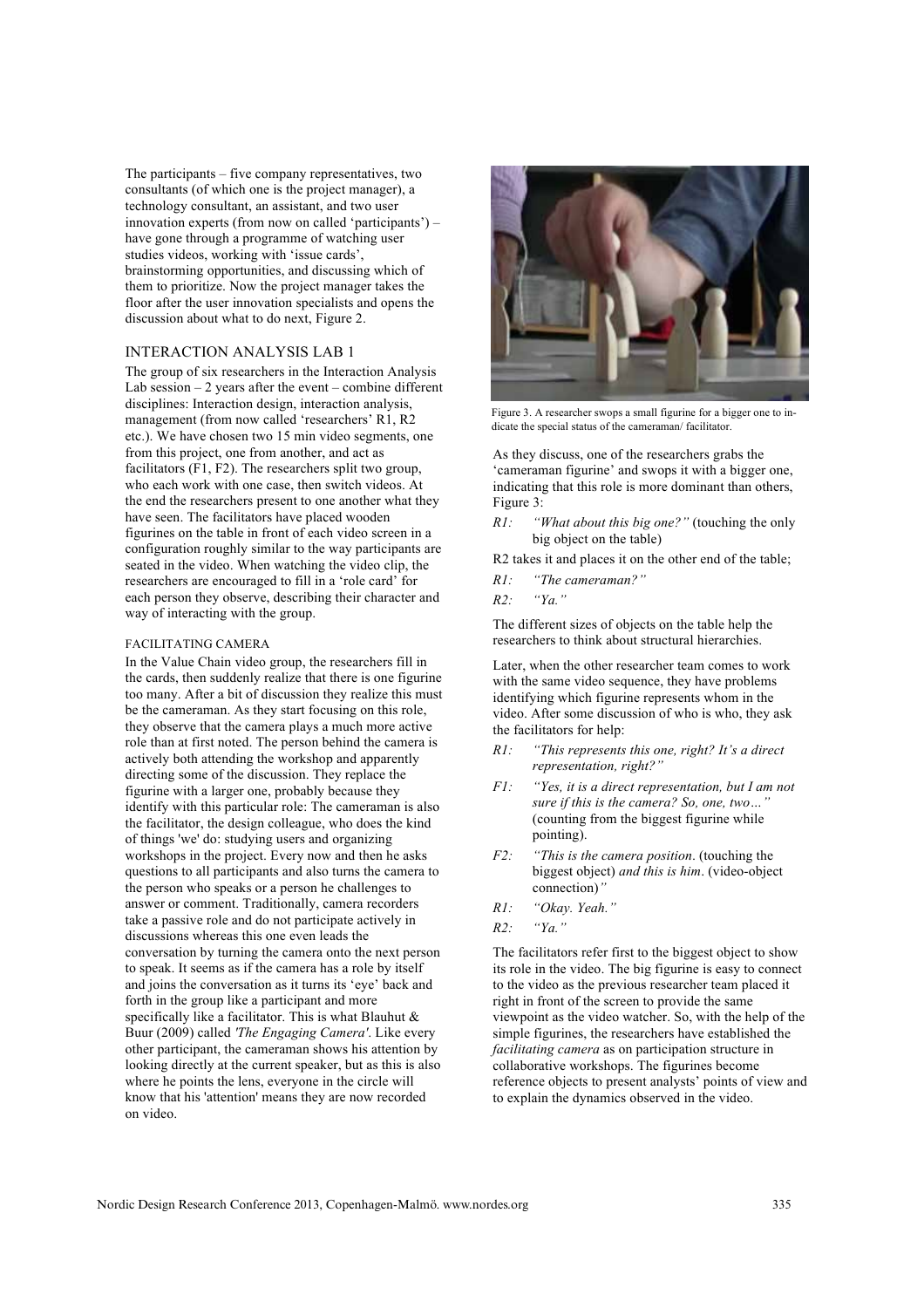

Figure 4. One researcher uses the figurines to point out a conflict between two company managers and the project manager.

#### CENTRIFUGAL PARTICIPATION

When the researchers present their observations to each other, one researcher uses the figurines to clarify the roles of the characters in the video, and to summarize their position. In the example shown in Figure 4, he points at two of the figurines (A and B), noting how how their personal positions are aligned, but in conflict with that of the project manager (figurine C). In this Value Chain workshop, the project manager (C) seems keen on inviting both users and more company partners to the next event, but both the R&D director and the marketing director of Novenco are concerned that the project doesn't have enough results to ensure they will be able to motivate their business partners to come. Researcher 1 directly re-enacts the dynamics, using the figurines as actors:

*R1: "They* (figurine A and B) *want to involve people from workshops, and he is into planning* (points to figurine C, the 'planner') *so ´how much time´ and 'how would they come'…"* 



Figure 5. A researcher points both at a figurine and at the video to draw attention to a particular pattern of interaction.



Figure 6. A researcher moves figurines to present a hypothesis and opportunity for further research.

Pointing at figurine A, R1 then enacts the quote from the related character:

*R1: 'yes, but there is a conflict!'.*

Pointing back at the 'planner' figurine, R1 answers:

# *R1: "'no no, we just need to plan!'"*

Following this, all researchers focus their attention on the interaction between the characters represented by figurines A, B and C. They constitute a focus point for the conversation, in which the researchers continue comparing their observations of the three characters' interactions. Even when reviewing the video, the researchers continue to use the figurines as reference points, while pointing also to the screen to explicate the interactions in which the characters are involved, Figure 5. For example, R4 explains an episode while pointing both at figurine C and at the screen:

R4: *"He says something at that moment, and the mediating camera* (points at the corresponding figurine) *goes into a discussion with him…"*

The researchers come to talk about the participation structure in this group as *centrifugal*, as opposed to a *gravitational*. In the video one can observe how workshop participants gradually disengage from the conflictual discussion. This is visible not only in the direct interactions, but also in body postures and spatial positions. While the conversation (troubled by the difficulty of two poles negotiating consensus) goes on, less active participants physically move further away from the table. One of the researchers calls this the *'I'm not here expression'.*

### TRIANGULAR PARTICIPATION

Towards the end of the interaction analysis lab session, one of the researchers uses the figurines to suggest a possible future line of research. In this case, figurines are not just pointed at, but are directly manipulated to formulate hypotheses. R2 is interested in the apparent formation of 'triangles' of conversation that are estabilished during the discussions in the video. She rearranges the figurines to show her idea, Figure 6. She first gathers a set of three figurines in a corner.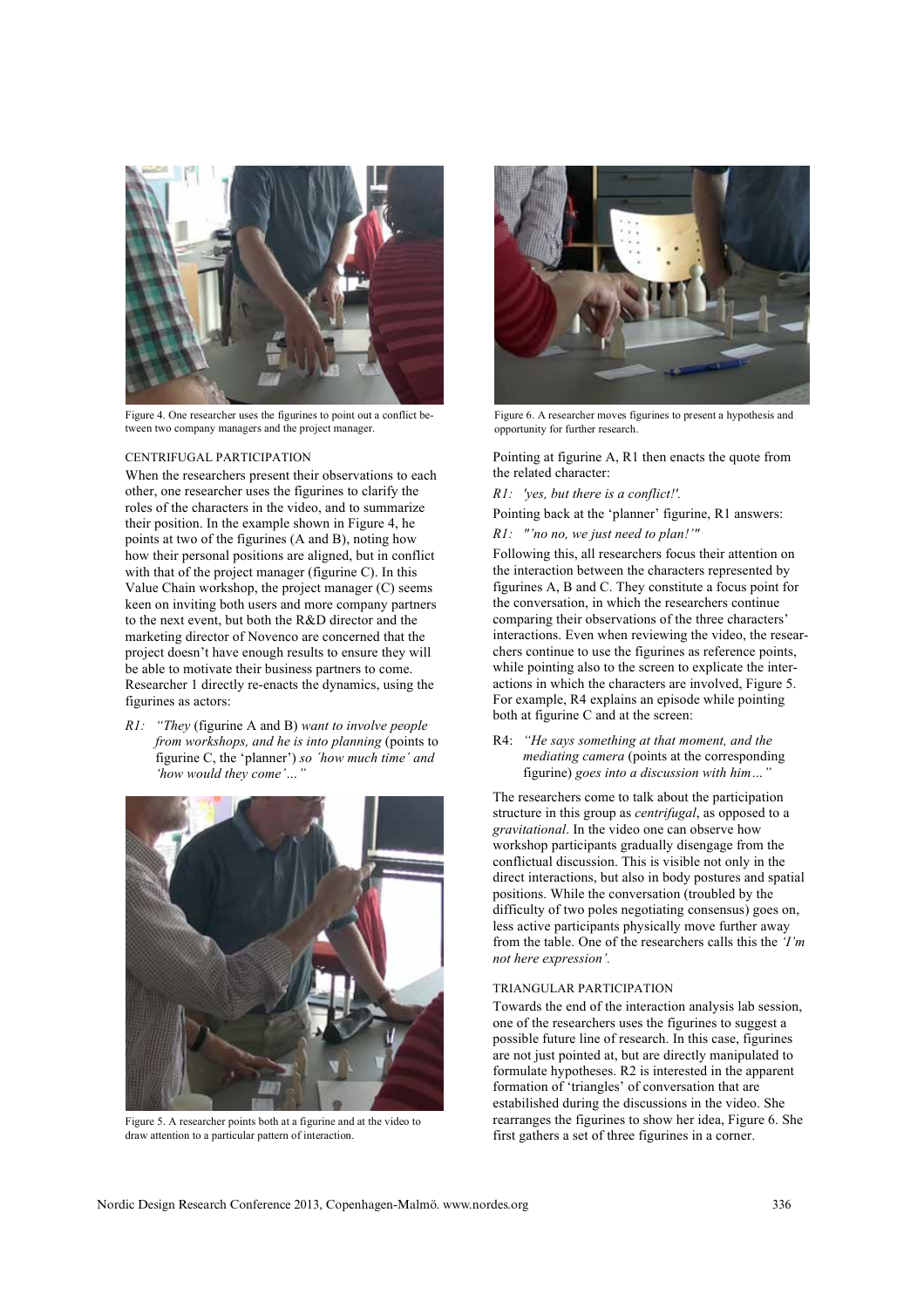- *R2: "Yes, and if you had a triangle here, right… so everyone else would be…"* (moves the other figurines away from the corner with the triangle, gathers them on the opposite side
- *R2: " Why is it this triangle? Why is it this triangle?"*  (points at another cluster of figurines), *and it could be something stupid as 'who says something first' and who then...* " (moves the figurines closer to another).
- R2: "*It could be interesting."*

The figurines provide a space that can be filled with imaginary lines. R1 picks up the idea of hypothetical triangles:

*R1: "In a sense is as if we have it [a triangle] here between the consultant and this guy, and this one here*  (points at the figurines when naming the characters)*. And the others there are, sort of around"* (draws invisible lines connecting various figurines)

The physical objects help to imagine and create structures they observed earlier –*triangular participation structures*. The tangible material visualises these shapes and integrates them in the discussion, Figure 7.

# DATA 2: BUSINESS MODELING

In the second instance, we analysed the use of tangible design materials for initiating business model discussions. The video recording stems from a workshop held a year later in the Value Chain project. At this point the project participants are concerned with what business potential an increased user focus and collaboration across the value chain might yield. The circle of participants has now widened to also include representatives of Novenco's customers (building contractors) and suppliers (electronic controller



Figure 7. A researcher draws invisible lines between figurines to show power relations.

manufacturer). The activity we analyse here included five participants building a 'tangible business model' for how they could utilize the coordinated force of the companies in the value chain. For this they were given a box with a wooden toy train set, Figure 8. The building took 14 min. plus additional 6 min. for presentation of the result to the rest of the workshop participants. The members of this team are the marketing director of Novenco, the project manager, two business consultants, and a process consultant. SPIRE members acted facilitator and observers.

# INTERACTION ANALYSIS LAB 2

This video has entered several interaction analysis labs, where researchers themselves have tried to recreate the train structure while discussing roles and filling in role cards, Figure 9. When analyzing the video material we observe that the participants pick quite distinct patterns in the building process. They use their hands and utilize



Figure 8. Through building a model train five workshop participants discuss a new business model for selling ventilation units through a coordinated value chain. Left to right: Business consultant 1, project manager, marketing director, business consultant 2, and process consultant.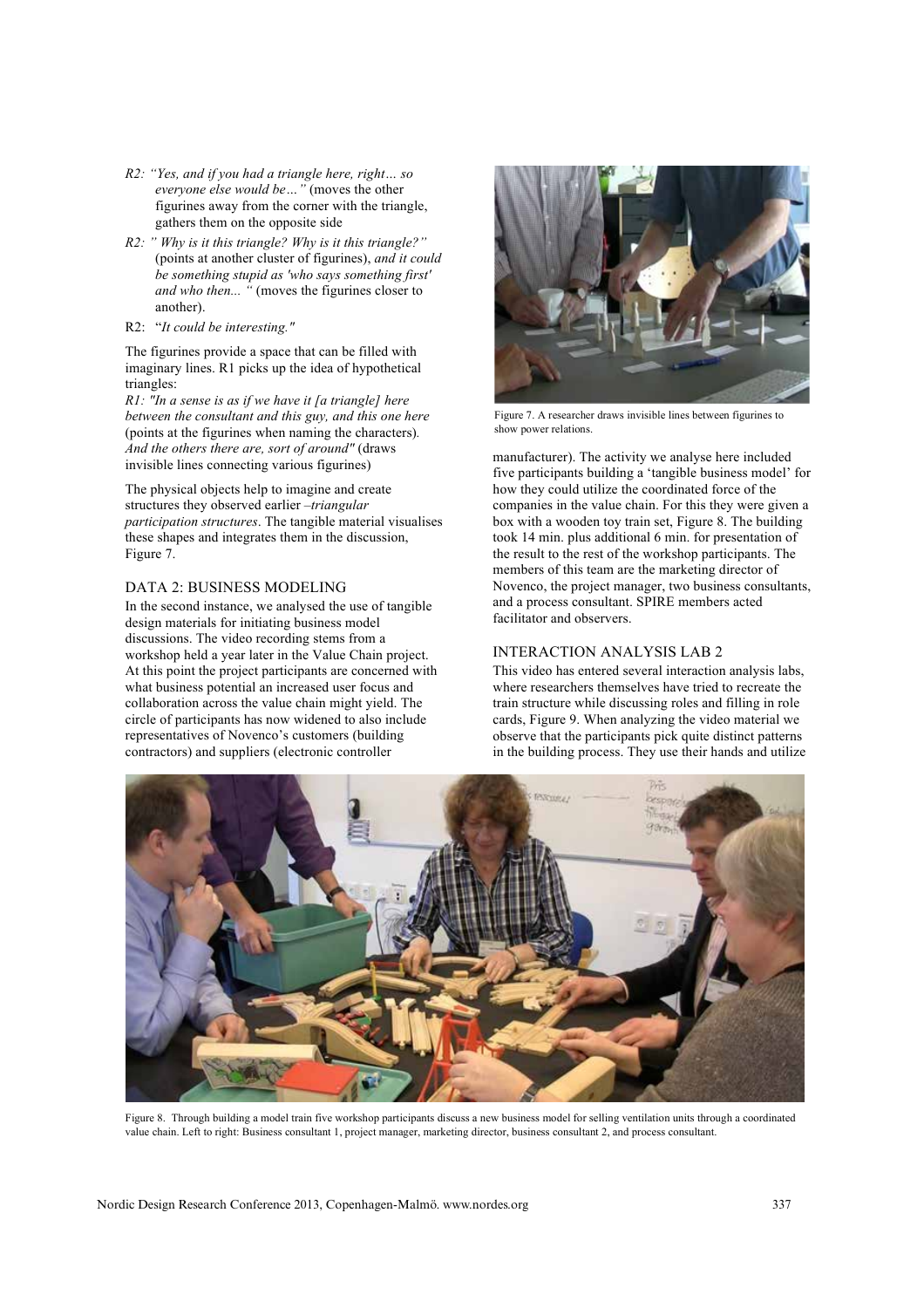

Figure 9. Researchers analyze the video recording using role cards and the original train set materials.

material in different ways; and first and foremost they add meaning and make sense of elements in various ways (Heinemann et. al 2011). We will try to describe the activity through characterizing the specific roles they take when building the business model.

The *Builder* is the first one to start building. She assembles pieces into sub-assemblies like the "standard solution segment" with a "decision-making junction"... She readily cooperates with others and shares material, but she also builds quietly by herself without explaining what she is building. In real life she is a process consultant engaged in this project to report on collaboration between the companies. In an activity just prior to this she – along with the Organizer next to her – acted the role of supplier in a value chain.

The *Organizer* groups material into well-sorted piles on the table. He listens attentively to the plans others suggest while helping out with his pieces from his storage. He also steals pieces if they fit into his collection. In real life he is a business consultant.

The *Director* plans for everyone and 'owns' a lot of material. She draws others into the building process and is herself actively constructing what at the end of the activity will be called the 'requirement specification loop'. She is the marketing director of Novenco and obviously used to directing people.

The *Space Keeper* is more or less inactive, tries to overcome different physical barriers and keeps things inside his space. He also creates new barriers, attracts and collects other material. He is an industry consultant recently employed with the project manager's organization.

The *Box Owner* hands out material from the box and seems in control of distributing who gets which parts to work with. He is the only one standing (with both hands on the box) and starts many discussions on how to make sense of the construction. He is the consultant in charge as project manager.

## SILENT PARTICIPATION

Depending on their personalities participants interact differently with the tangibles. Some construct silently whereas others talk more than they build. One can

observe different roles in the use of material. Participants for example look at stuff, construct individually with concentration, while others point and discuss, Figure 10. As the tracks lend themselves to being connectd, the material seems to keep the hands busy throughout the workshop. Some participants 'defend' the space around them and sort objects while thinking. Aside from that there are participants who apparently dislike touching the material and show that demonstratively through their body language. Participants mostly pick discussing themes that relate to the objects they are handling. The option of not attending discussions verbally shifts the importance of the conversation towards the material (Hornecker, 2005), in the way that also shy participants can contribute to the results achieved in the end. The Builder in particular touches, plays and interacts with objects even when not talking about them and in that way contributes to the group process silently. We have come to see this participation structure as *silent participation*.

## **CONCLUSIONS**

In collaborative design objects have been recognized as playing important roles in human activities, and not just as inert material. The figurines in our Interaction Analysis Labs facilitate an exploratory, but focused study of videos and provides access to the data for deeper analysis. The figurines encourage researchers to concentrate on one character a time, whilst also considering all participants: they start with the relevant figurines, and continue locating the remaining characters even if not directly engaged in the conversation. As demonstrated in the case of the *facilitating camera*, the figurines' physical characteristics such as size make the researchers think about differences between the people represented, the interactions with the other characters, and the hierarchical differences underlying these interactions. It is interesting to note how finding a place for the 'big figurine' helped highlighting the camera as an object that, through participating, has an influence in framing discussion by supporting the person behind the camera itself. The figurines' spatial configurations play a role too: managing and organizing the figurines in



Figure 10. One participant contributes by building silently.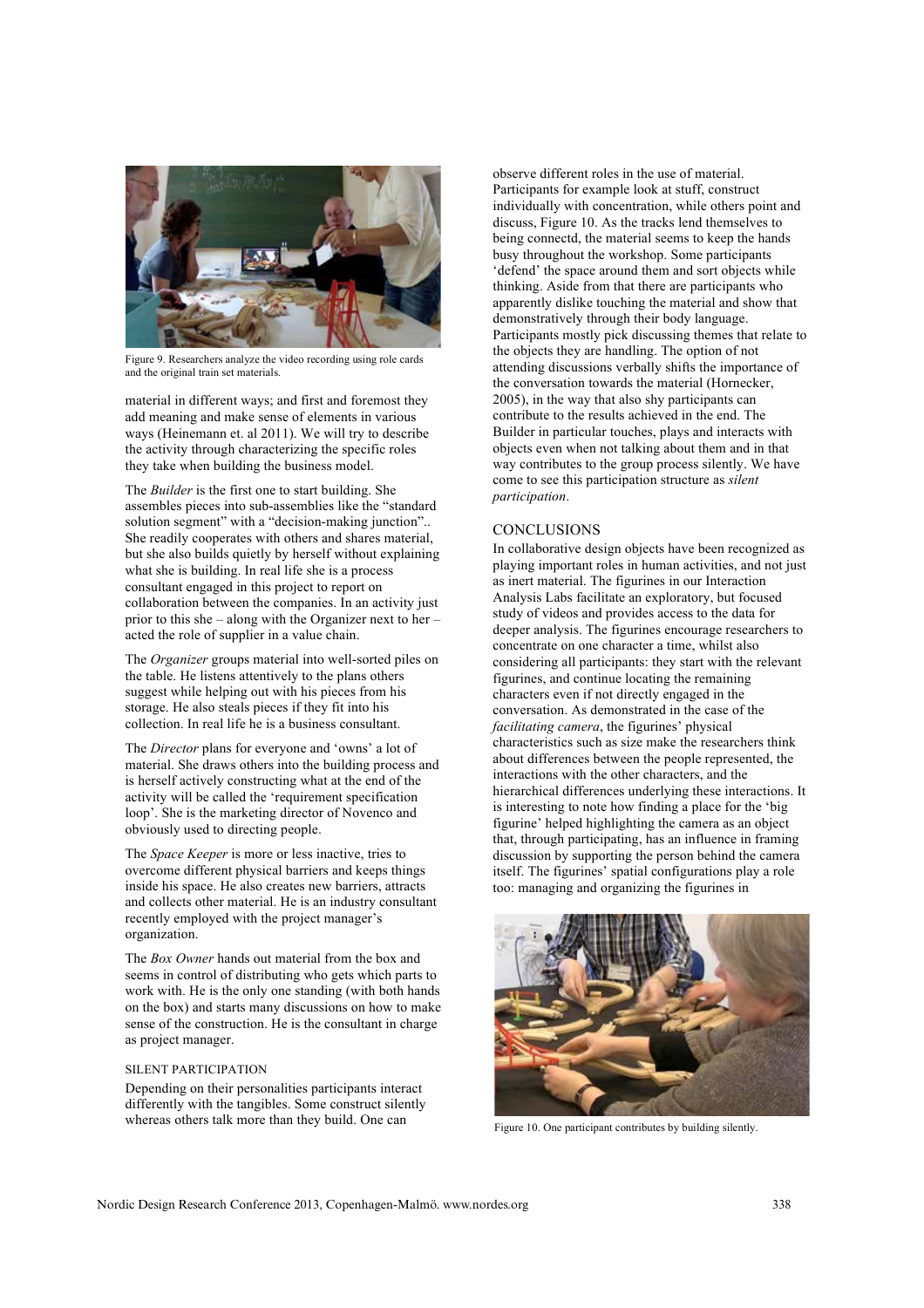accordance with the video helps the researchers understand the relations between participants, but also what is important when attending such sessions and how to facilitate them. "It visualizes the energy of meetings and makes them comparable" said a researchers when reflecting on an analysis session: "It makes one cocreate a language to describe interactions and group dynamics."

While naming figurines might be seen as a gross simplification, the challenge to define which role a particular actor plays in a situation can become a tool for encouraging debate and exchange of opinions in the Interaction Analysis Lab. This resonates with the idea of 'designerly': the application of a 'code', or a metastructure that acts as a temporary theory to understand the relations between elements, individuate possible patterns of interactions and evaluate and discuss them with other researchers. Naming the figurines helps the researchers to focus on key events, while providing a quick overview of the actions in the video and specifically of the roles people take. Once the researchers have organised and named the figurines these serve as a way to explore different hypotheses through moving and manipulating the material, and help to easily convey findings to other researchers. In this way the material challenges the singular attention to verbal interaction in conversation analysis to include other forms of interactions more relevant to design research.

When comparing our Interaction Analysis Labs with figurines to the Video Card Game (Buur & Søndergaard 2000) we can see that the two methods serve different purposes: While the Video Card Game offers a mechanism for grouping rather large numbers of (short) video clips, creating grounded structures for further analysis, the figurines in the Interaction Analysis Labs challenge researchers to investigate a particular foci in their analysis of one (longer) video sequence. The two methods are not mutually exclusive.

In the analysis of the Business Modeling data, reconstructing the movements of the train track pieces around the table and their use while building helped reveal how the same objects triggered very different participation structures with the actors. In this example, a 'tangible' approach to analysis helped the researchers uncover patterns and behaviours that would have been impossible to record on transcripts and difficult to analyse with language and verbal descriptions only. Moving objects on the table engages bodily skills, and allows the analysts to understand the challenges relating to reachability of objects, ownership of material, or the material 'backtalk' when pieces do not come to fit in the desired configurations.

As we have hopefully demonstrated, the integration of material, objects, figurines, and tools in the analysis process can help make explicit the limitations and opportunities given by spatial configurations, role of artefacts in interaction and in particular the participation structures as foci of analysis. At the same time, they provide an 'entry point', to the analysis of very complex and multi-layered material such as recordings of interactions among people and between people and objects. Focusing on particular characters or configurations provides the possibility to investigate several perspectives through the manipulative character of the material itself. In both these cases, a 'designerly' analysis helped uncover several participation structures: The '*facilitating camera'*, the '*centrifuga*l' vs. *'gravitational participation'*, the '*triangular participation'*, and the '*silent participation*'. They might prove to have important influences on understanding collaborative design activities. One issue to reflect on further, is that the figurines only help set the analysis foci on what the (human) participants do and say, and much less on participation structures of the (non-human) materials in the situations analysed. Here is a point for development of the method.

## ACKNOWLEDGMENTS

We are grateful to our industrial partners for openminded collaboration and to colleagues at SPIRE for valuable discussions in the Interaction Analysis Lab sessions.

## **REFERENCES**

- Telier, A. Binder, T., De Michelis, G., Ehn, P., Jacucci, G., Linde, P. and Wagner, I., 2011. *Design Things*. Cambridge: MIT Press.
- Blauhut, D. and Buur, J., 2009. What Video Styles can do for User Research. In: *NORDES, Proceedings of the Nordic Design Research Conference.* 30 Aug-1 Sept, Oslo.
- Boujut, J.F., Blanco, E. 2003. Intermediary Objects as a Means to Foster Co-operation in Engineering Design. In: *Computer Supported Cooperative Work: Journal of Collaborative Computing* 12, pp. 205-19. Netherlands: Kluwer Academic Publishers.
- Brandt, E., Messeter, J. and Binder, T., 2008. Formatting Design Dialogues – Games and Participation. In: *CoDesign: Internatinal Journal of Co-creation in design and the arts* 4(1), pp. 51- 64.
- Bødker, S., Ehn, P., Kammersgaard, J., Kyng, M., and Sundblad, Y. 1987. A UTOPIAN experience: On design of powerful computer-based tools for skilled graphical workers. In: Bjerknes, G., Ehn, P., and Kyng, M. ed. *Computers and democracy: A Scandinavian challenge,* Brookfield, VT: Gower Press, pp 251-78.
- Buur, J., Binder, T., and Brandt, E., 2000. Taking Video beyond 'Hard Data' in User Centred Design. In: *PDC '2000, Proceedings of Participatory Design Conference*, 28 Nov-1 Dec, New York.